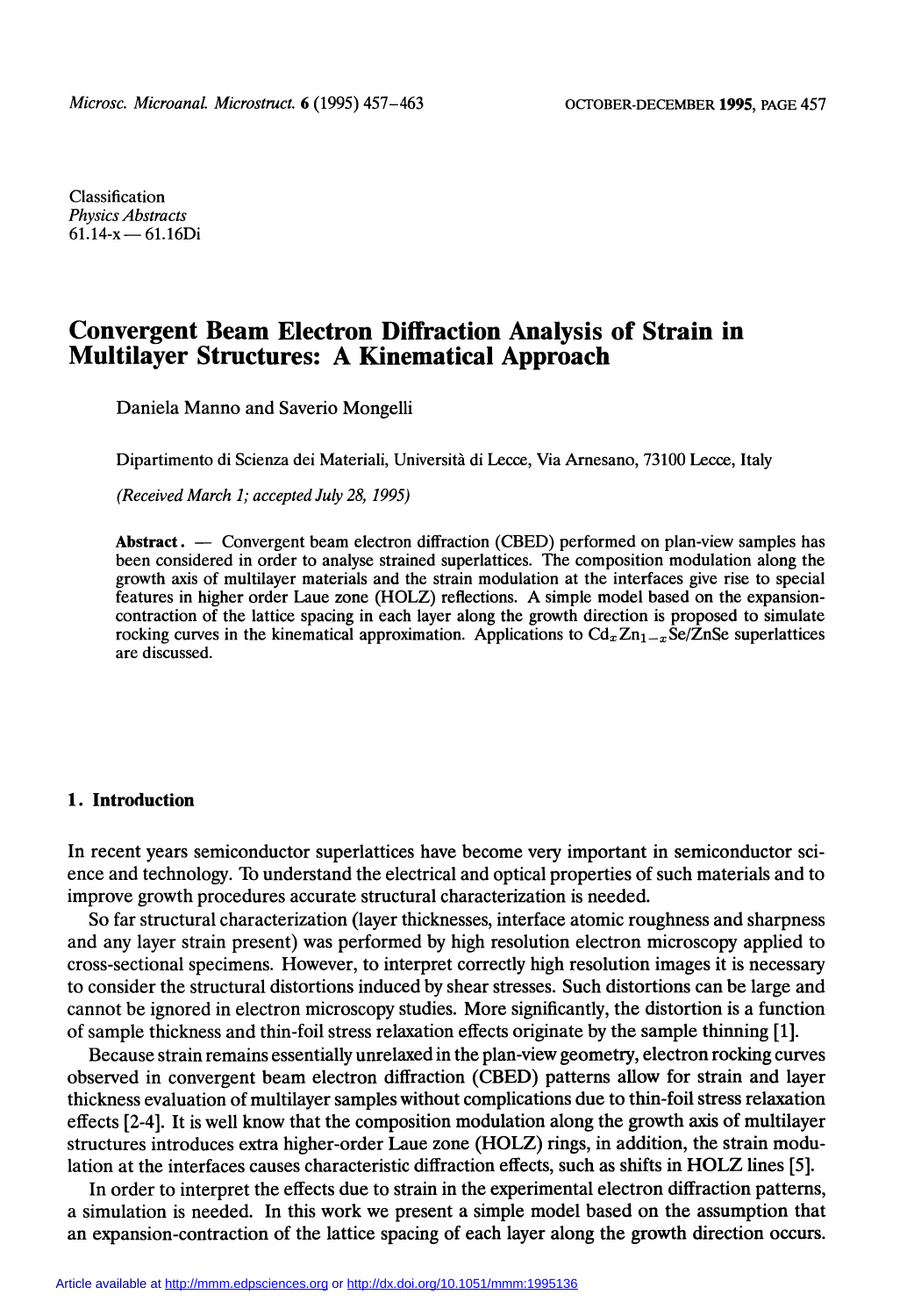The scattered amplitude has been calculated as a function of the deviation vector in the kine-<br>matical approximation. Finally, the simulated rocking curves were compared to the experimental ones. Despite the dynamical nature of the electron diffraction, the main features in the CBED reflections can be understood using the simple kinematical theory.

# 2. Computing Details

We refer to a generic specimen  $A_xB_{1-x}C/BC$  multilayer as in Figure 1a. Let N be the number of alternating double layers ("a": layer  $A_xB_{1-x}C$  + "b" layer BC),  $d_a$  and  $d_b$  the respective layers thicknesses,  $a_a$  and  $a_b$  the lattice spacing.

Assuming  $a_a > a_b$ , the layer a is compressed and the layer b expanded in the interface plane  $(x - y)$ ; whereas, in the growth direction z (normal to the interface) the layer a is expanded and the layer b is compressed by a factor  $\phi = (1+\nu)/(1-\nu)$ , where  $\nu$  is the Poisson ratio.

The layers match at the interface, so no relative displacement exists in this plane; on the contrary, in the  $z$ -direction contractive and expansive displacements occur. We assume a linear displacement  $R(z)$  for unit cells along the growth direction as shown in Figure 1b:

$$
R_{a}(z) = e_{a}^{\perp}(z - nd) \qquad nd < z < nd + d_{a}
$$
  
\n
$$
R_{b}(z) = e_{b}^{\perp}(z - (n+1) d) \qquad nd + d_{a} < z < (n+1) d
$$
 (1)

where  $e_a^{\perp}$  and  $e_b^{\perp}$  are the strains of the two layers along the z-direction which are related to  $e_a^{\parallel}$ ,  $e_b^{\parallel}$ (in-plane strains) by:

$$
e_{\mathbf{a}}^{\perp} = -\phi e_{\mathbf{a}}^{\parallel}
$$
  
\n
$$
e_{\mathbf{b}}^{\perp} = -\phi e_{\mathbf{b}}^{\parallel}
$$
\n(2)

The in-plane strains are related to the lattice mismatch of the layers by

$$
e_{\mathbf{h}}^{\parallel} - e_{\mathbf{a}}^{\parallel} = f \tag{3}
$$

Because no relative displacement exists in the interface plane, we have:

$$
k_{\mathbf{a}}d_{\mathbf{a}}e_{\mathbf{a}}^{\parallel} = k_{\mathbf{b}}d_{\mathbf{b}}e_{\mathbf{b}}^{\parallel} \tag{4}
$$

where  $k_a$  and  $k_b$  are the elastic constants of the two layers. From equations (1) to (4), assuming also a low x value (low content of "A" element) we obtains:

$$
R_{a}(z) = \frac{\phi d_{b}f}{d}(z - nd) \qquad nd < z < nd + d_{a}
$$
  
\n
$$
R_{b}(z) = \frac{-\phi d_{a}f}{d}(z - (n+1) d) \qquad nd + d_{a} < z < (n+1) d
$$
\n(5)

In the kinematical theory of electron diffraction, the intensity of a reflection g is given by  $|\phi_q|^2$ , where  $\phi_g = \int F_g \exp[-2\pi(s\tau + g \cdot R)] d\tau$  [6].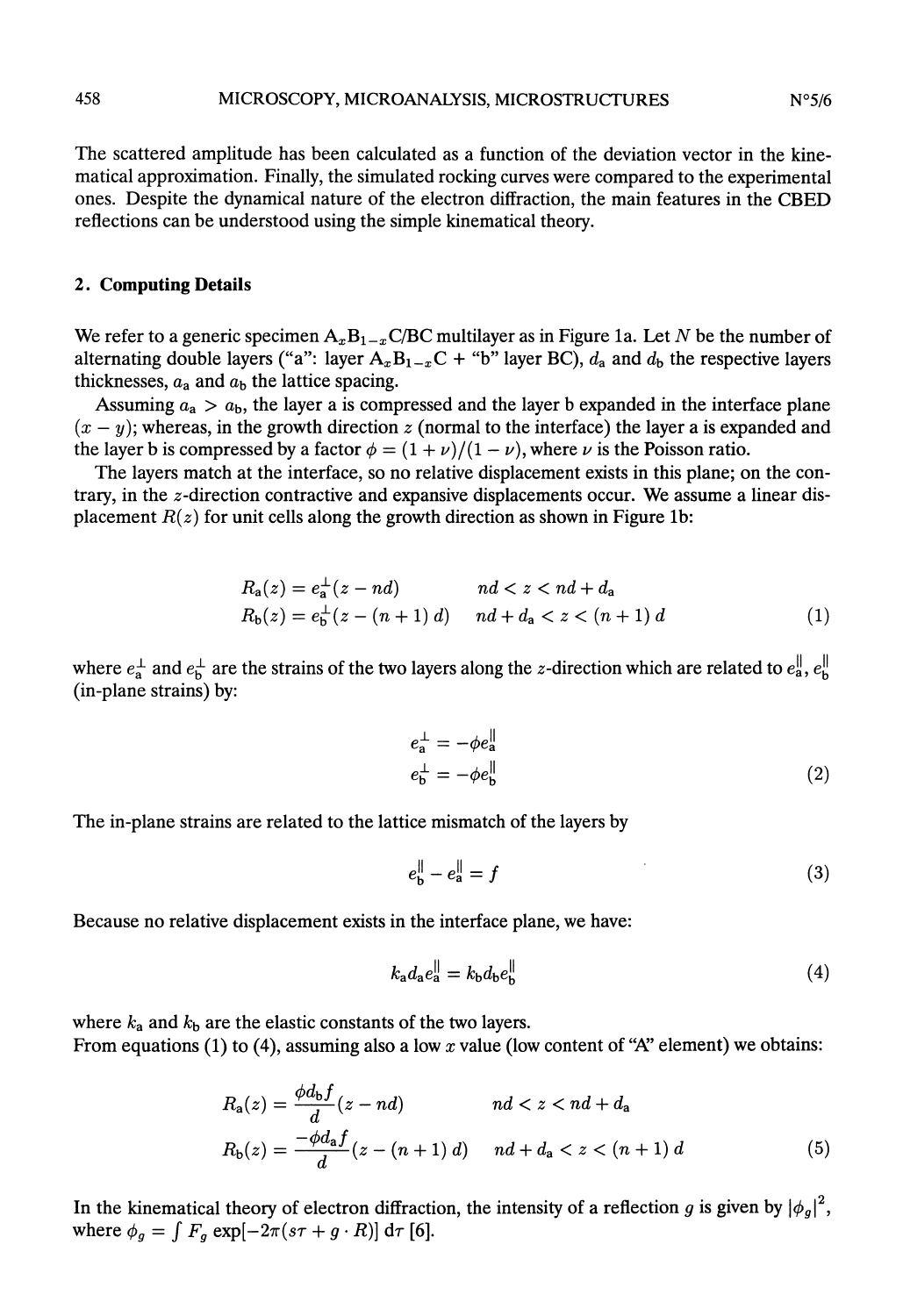In our case:

$$
\phi_g = \sum_{n=0}^{N-1} F_a \int_{nd}^{nd'+d'_a} \exp \{-2\pi i \left[ s\tau + g_z e_a^{\perp} (\tau \cos \vartheta - nd') \right] \} d\tau +
$$
  

$$
\sum_{n=0}^{N-1} F_b \int_{nd'+d'_a}^{(n+1)d'} \exp \{-2\pi i \left[ s\tau + g_z e_b^{\perp} (\tau \cos \vartheta - (n+1)d') \right] \} d\tau
$$
 (6)

 $d' = d/\cos \vartheta$  and  $d'_{a} = d'_{a}/\cos \vartheta$ <br> $\vartheta$  is the angle between [001] and the chosen zone axis.

The scattering factors  $F_a$  and  $F_b$  were determined by a linear interpolation between the scattering factors of materials BC and AC, calculated by the EMS program [7] and they are functions of  $x$ . Similar linear interpolations have been considered in order to determine the elastic constants and strains.



Fig. 1.  $-$  a) Outline of a strained multilayer structure; b)  $R(z)$  displacement function describes the contraction and expansion of lattice spacing in the growth direction z.

#### 3. Application and Testing of Model

The validity of the model has been tested on  $Cd_xZn_{1-x}Se/ZnSe$  multilayers of nominal period 23 nm ( $Cd_xZn_{1-x}$ Se 3 nm, ZnSe 20 nm), and  $x=0.10$  Cd content.

CBED investigations were performed in a JEM 2010 transmission electron microscope operating at a nominal 200 kV accelerating voltage. Details on the experiments will be reported elsewhere [8].

Because reflections coming from planes inclined with respect to the interface were asymmetric and showed rocking curves very sensitive both to the strain and to the composition modulation, CBED zone axis diffractions tilted away from [001] growth direction were obtained.

 $N^{\circ}5/6$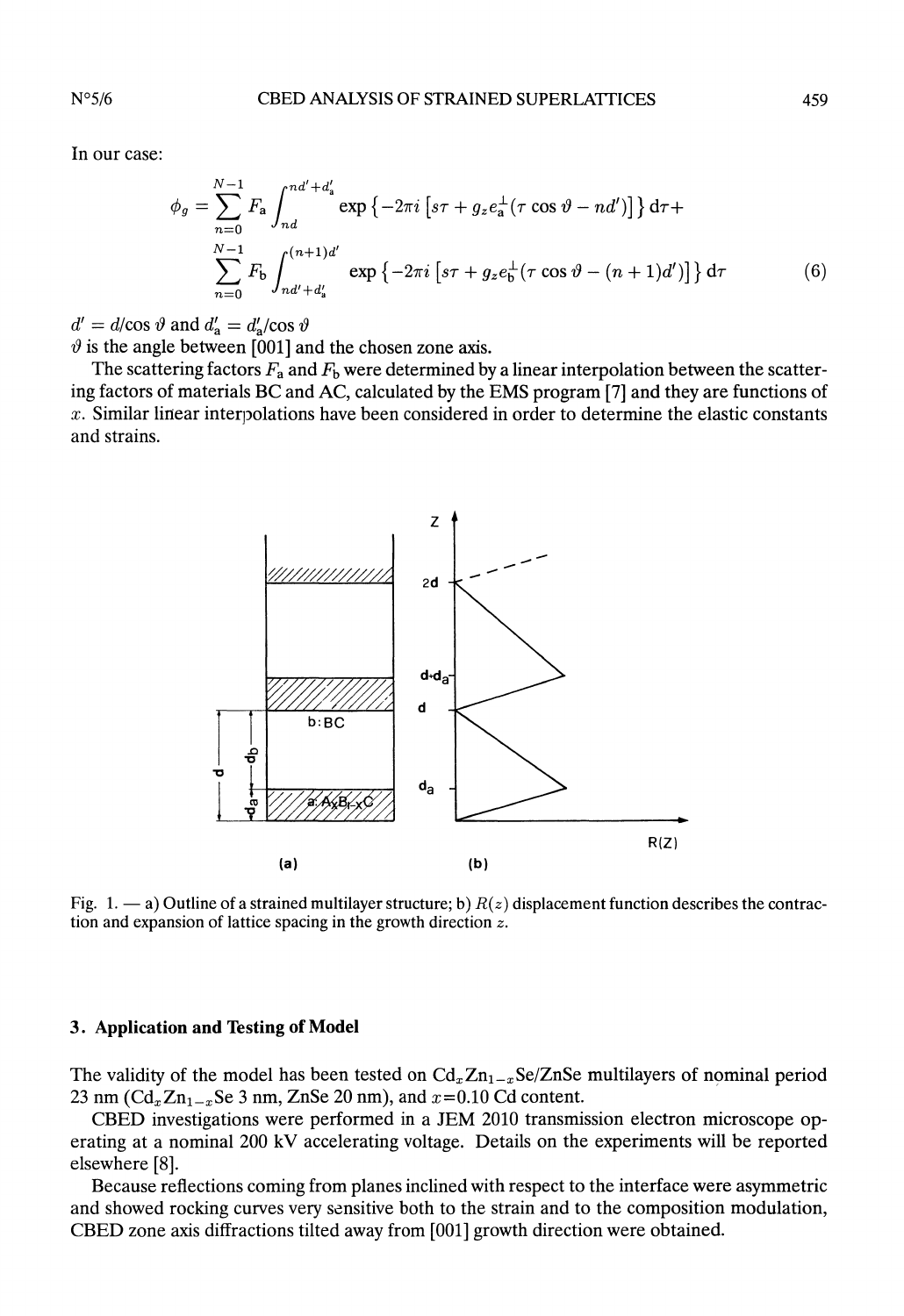

Fig. 2. - [611] CBED zone-axis pattern, the excited HOLZ reflections (12 2 2) and ( $\overline{12}$  2  $\overline{2}$ ) are marked.

Figure 2 shows a [611] zone-axis CBED pattern obtained from a  $Cd_xZn_{1-x}Se/ZnSe$  sample in plan view geometry  $(Cd_xZn_{1-x}$ Se 3 nm, ZnSe 20 nm and  $x=0.10$  Cd content). We concentrate our attention on the reflections (12 2 2) and ( $\overline{12}$  2  $\overline{2}$ ); their asymmetry it is evident. In addition,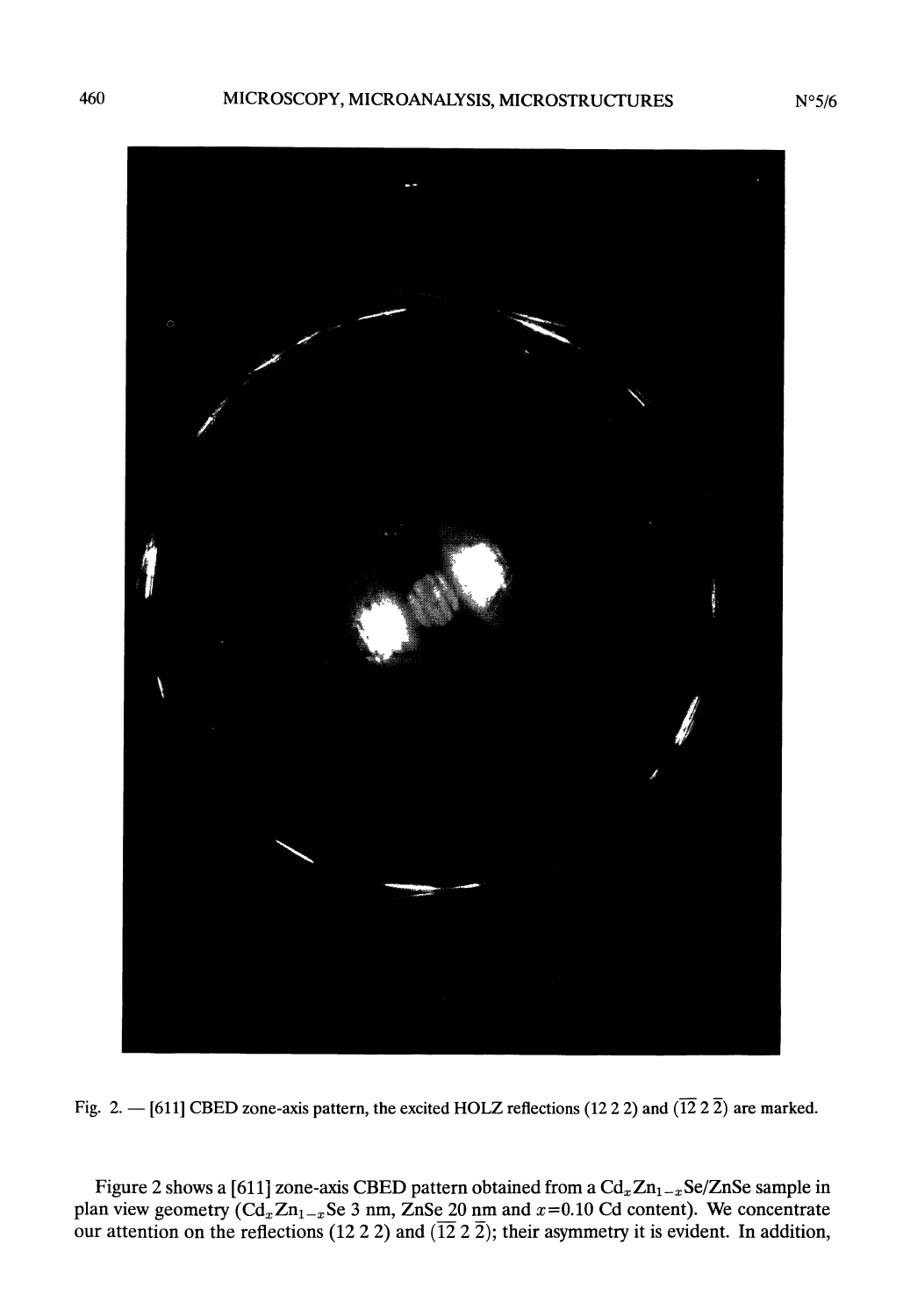

Fig. 3. — Digitized reflections a) (12 2 2) and b)  $(\overline{12} \ 2 \ \overline{2})$  and corresponding profiles. The arrows on reflections indicate the exact HOLZ ring  $(s = 0)$  position.

the principal maximum is shifted away from the HOLZ ring. Figure 3 reports digitized images of reflections (12 2 2) (Fig. 3a) and  $(\overline{12} \ 2 \ \overline{2})$  (Fig. 3b) acquired by a scanner directly on the photographic negative. In Figure 3 the digitized profiles of reflections (12 2 2) and ( $\overline{12}$  2) are also reported. The plus and minus sign of s refer to sidebands inside and outside the Ewald sphere, corresponding to sidebands outside and inside the HOLZ rings.

The calculated intensity profiles of the HOLZ reflections (12 2 2) and ( $\overline{12}$  2  $\overline{2}$ ) are shown in Figure 4. It is evident that, as the Cd  $x$  content increase, the calculated profiles change noticeably. In addition, as  $x$  increases, the principal maximum shift away from the HOLZ ring, according to experimental data.

The computed and the digitized profiles fit only qualitatively. This occur both because the kinematical approximation has been used to computing the profiles and because the darkness on the photographic negatives (Kodak S0163), used to record the diffraction pattern, is not exactly proportional to the intensity of incoming electrons. Consequently, the comparison of experimental and computed intensity is misleading. However the experimental data and the computed ones fit qualitatively in the range  $0.10 < x < 0.20$ . For  $x > 0.2$ , the principal maximum shifts far away from HOLZ ring to match the experimental data.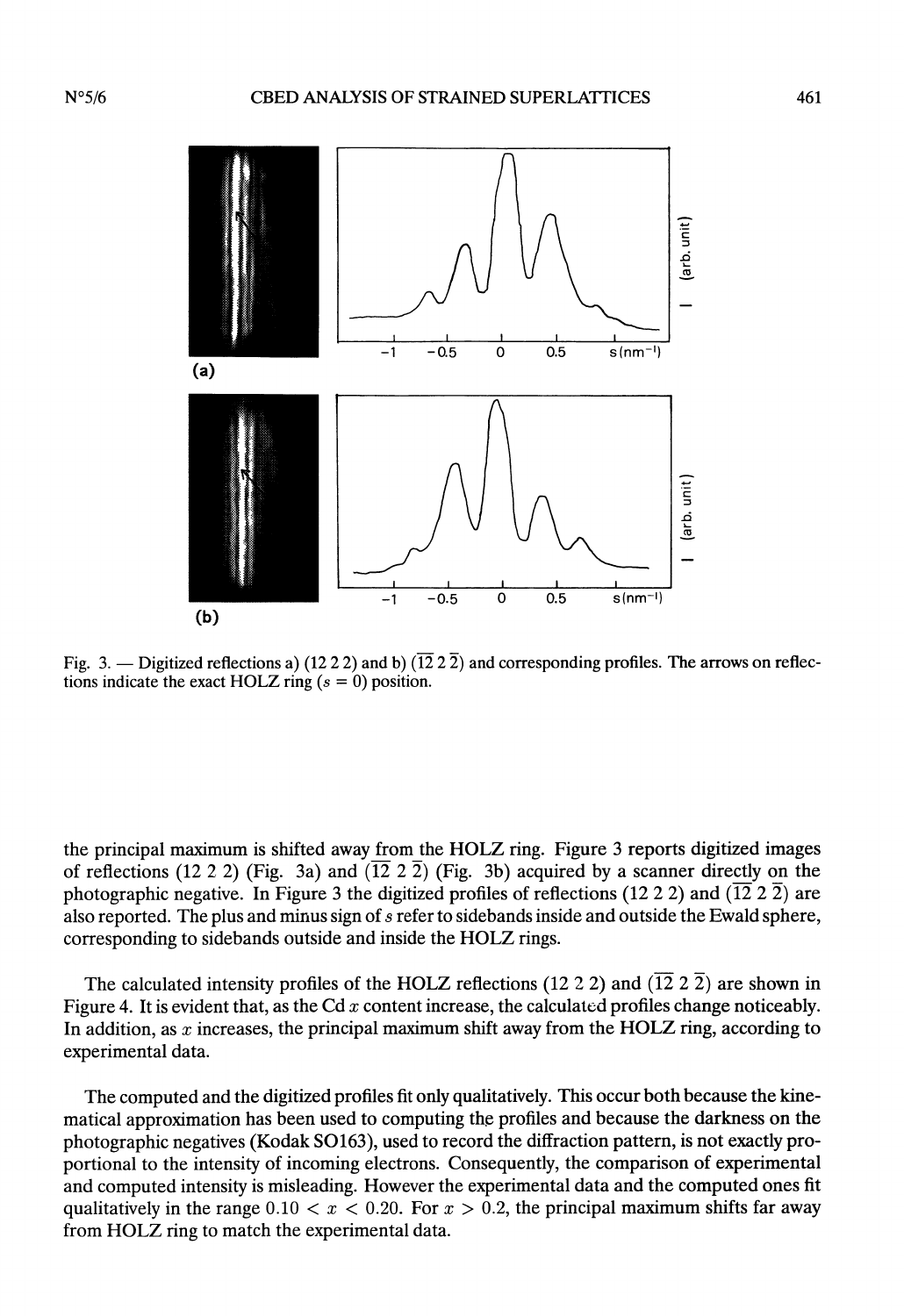

Fig. 4. — Calculated profiles of the HOLZ reflections a) (12 2 2) and b) ( $\overline{12}$  2  $\overline{2}$ ).

#### 4. Conclusions

Convergent beam electron diffraction performed on plan-view samples has been considered in order to analyse strained superlattices. The fine details in the HOLZ reflections allow us to analyse conveniently these materials without the complication due to the elastic relaxation effects introduced by the thinning process.

The main features in CBED reflections can be understood using the simple kinematical theory providing a convenient description of the multilayer structure, despite the dynamical nature of electron diffraction. To obtain quantitative results, HOLZ reflections have to be acquired directly in order to have a linear correlation between incoming electrons and digitized intensity.

## Acknowledgements

The author would like to thank Dr. A Franciosi of Laboratori TASC - INFM in Trieste (Italy) for providing the  $Cd_xZn_{1-x}Se/ZnSe$  superlattice, and Prof. R. Cingolani for critical revision of the text. Special thanks to Dr. R. Cataldo for help in computing work. The technical support of Mr. L. Monteduro is also acknowledged.

 $N^{\circ}5/6$